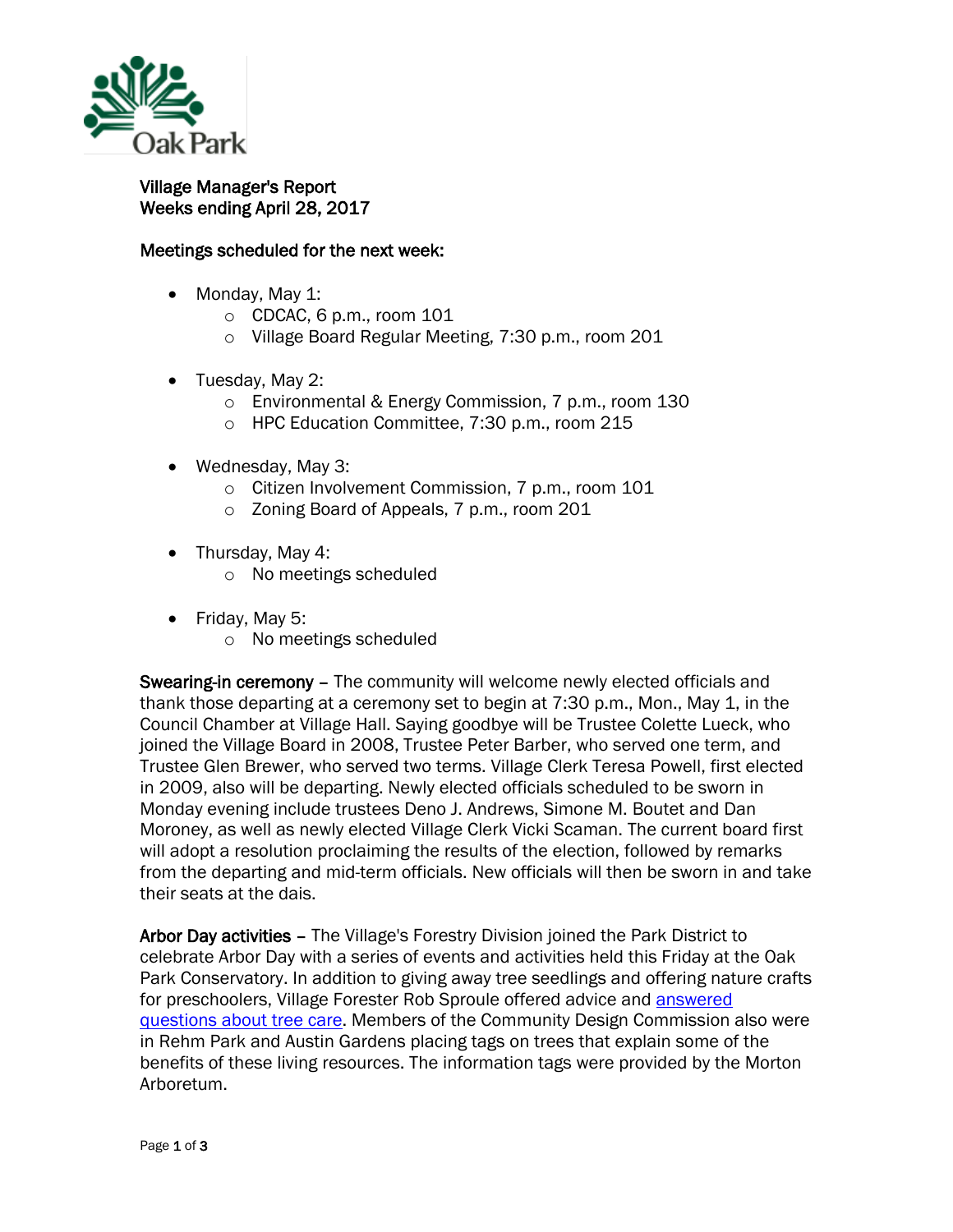Earth Fest report – The eighth annual Earth Fest held last Saturday attracted more than 800 visitors to the Public Works Center. Residents of all ages turned out to engage with the dozens of vendors and organizations that were offering hands-on activities, information, free samples and green goods for sale. Participants also got a behind-the-scenes look at what goes into the Public Works Department's service delivery operations with tours of the LEED Gold-certified facility. The tours included the beehives on the building's green roof and an up-close look at the Village's big trucks and other equipment.

Disability resource guide available – As part of its efforts to help people with disabilities lead proud and productive lives, the citizen volunteers on the Disability Access Commission worked with the Communications Department to compile and produce a handy guide to programs and services available locally. The guide focuses on services offered by local governments and agencies with offices in the Village or that provide services to Oak Park residents. The guide is available for review, downloading and printing at [www.oak-park.us/disabilityresources.](http://r20.rs6.net/tn.jsp?f=001Y4RzVrL48i-PyT7rs-iOef7qmD6C1k24s8twax6A2kE7OA3_KAOY10MSHdDUXpY7YKyaLDQzxcVnBa1kAlya0RyogbFKfQI7tNy6-2yjjD827TolIjGUWUob0vjGTcN_Wcc0_yQ-JklFC5C-PwZ0aq9SwKcfBeTUm2IjnuEsTVlAEkaSEuYUrQ-GquhoLdkKs4QBo5ZFeB6oXnlNE1h_EPQ2CKjfLaA00VOfHTr6J8kATY1T9XEYC-_qkCrPLRQLCU97YAzaBYEci8dfMsS4NDmPujW2H1JKOQzZUHk0voulybZ0Fv7kXA==&c=jPndkUUfh4fXkM3kFfJGIdsfQ1DpcPzHFDiztul8nBoSNe59j14feg==&ch=t8nTwvJ22QH5ifKQ_hCc9w12X5Fo1W1gcz49tSBT54Y82gq6JgEg3A==) Copies also will be available at Village Hall and other community venues.

Free legal assistance offered – Oak Park Township Senior Services has partnered with the Center for Disability & Elder Law to provide senior citizens and people with disabilities free assistance preparing advance directive legal documents such as power of attorney of health care and property or a living will. Appointments are available every second and fourth Tuesday of the month. Income and residency requirements apply. Residents can call 708.383.8060 or email [seniors@oakparktownship.or](mailto:seniors@oakparktownship.or) for more formation or to make an appointment.

Downtown construction update –Comcast is scheduled to begin installing a fiber optic line next week to serve the Emerson development and nearby businesses downtown. Work will involve trenching through the Marion Street and North Boulevard intersection and boring under parking lot 10 just north of North Boulevard. The work is scheduled to be completed by May 12.

Lake Street improvements meeting – As planning continues for Lake Street improvements, members of the project team will meet with representatives of Hemingway District business next week to discuss plans and schedules. The meeting is set for 5 to 6:30 p.m., Wed., May 3, in the Veterans Room of the main Public Library. Information on the project is posted online at [www.oak](http://www.oak-park.us/lakestreetimprovements)[park.us/lakestreetimprovements.](http://www.oak-park.us/lakestreetimprovements)

Chicago Avenue streetscape – Removal and replacement of the concrete curbs and gutters is underway at various locations on the final section of the Chicago Avenue resurfacing project between Harlem and Belleforte avenues. All spot sewer repairs and most of the lighting improvements have been completed on both sides of the street. Work is set to begin next week on the permanent street striping remaining from last year's work. Engineering Division staff is continuing to keep area business operators updated on the progress and any specific impacts.

Water and sewer improvements - Sewer replacement is underway this week on Taylor Avenue between Harrison and Flournoy streets. Water main replacement is scheduled to begin once the sewer main work is completed, which should be next week.

Page 2 of 3